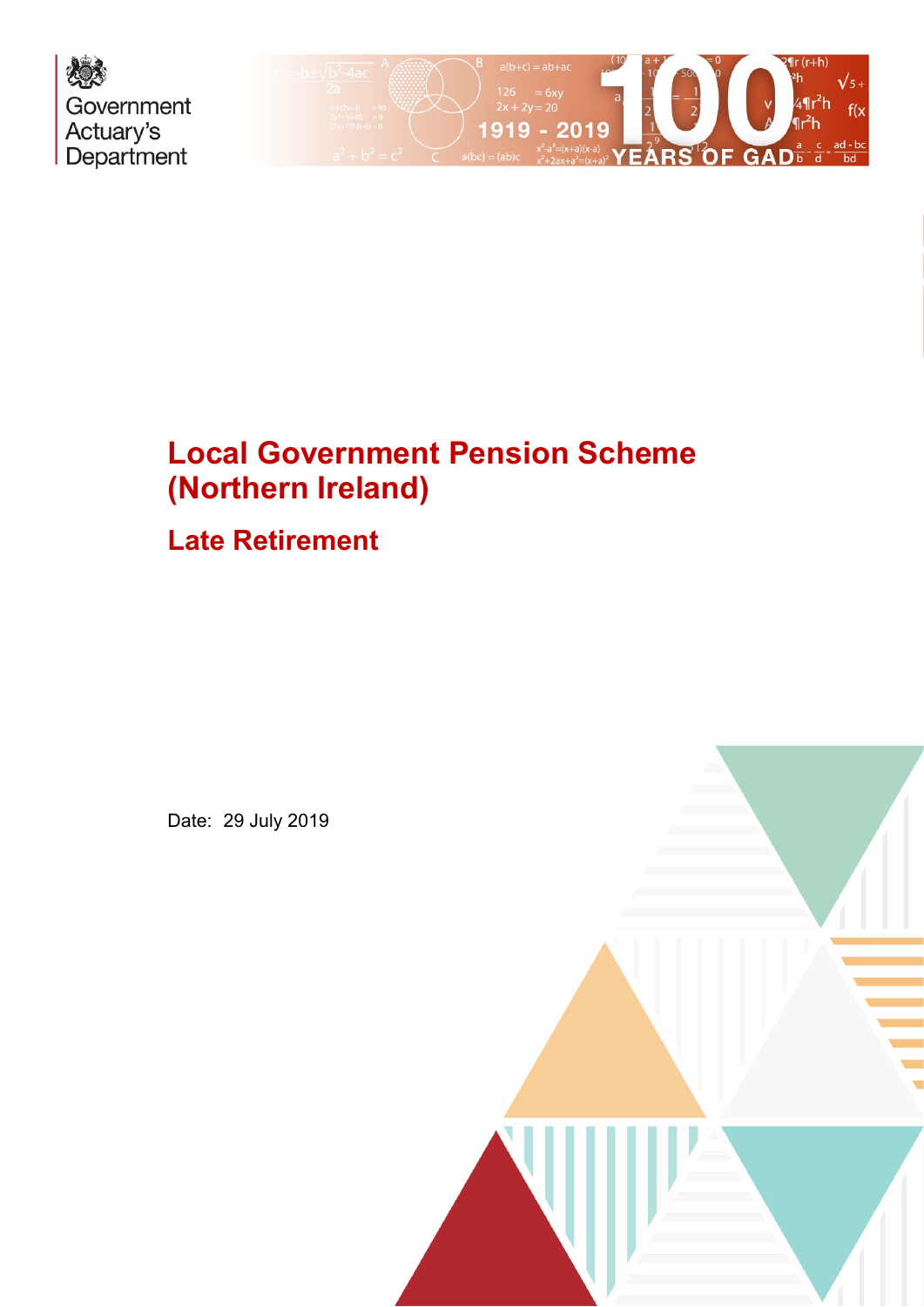# **Contents**

|                                                     | page |
|-----------------------------------------------------|------|
| 1.<br><b>Introduction</b>                           | 1    |
| $\overline{\mathbf{2}}$<br>The increase in benefits | 4    |
| 3<br><b>Examples</b>                                | 8    |
| Appendix A: Assumptions underlying factors          | 13   |
| <b>Appendix B: Factors</b>                          | 14   |
| <b>Appendix C: Limitations</b>                      | 15   |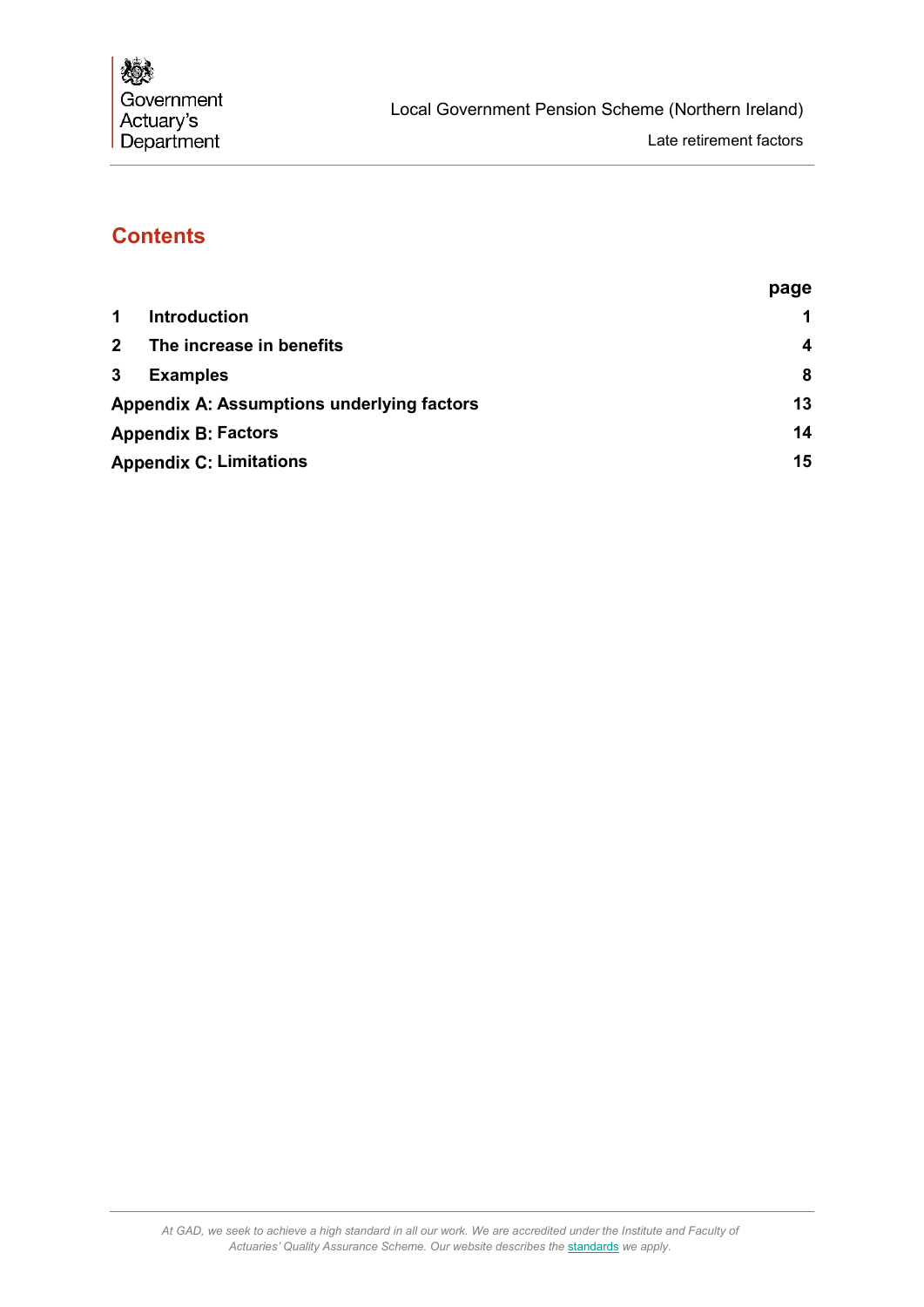# <span id="page-2-0"></span>**1 Introduction**

- 1.1 The Department for Communities (DfC) is required to consult the Scheme Actuary before issuing actuarial guidance under The Local Government Pension Scheme Regulations (Northern Ireland) 2014 ('the 2014 Regulations') (SRNI 2014/188), to issue actuarial guidance on late retirement increases to benefits payable after normal pension age.
- 1.2 This guidance also applies to benefits accrued before 1 April 2015, including members who left active service before 1 April 2015, and to Councillor members.
- 1.3 The remainder of this introduction contains:
	- details of the implementation and future review of this guidance, and
	- statements about third party reliance and liability
- 1.4 In the remainder of this note:
	- the second section describes the increase to be applied on late retirement
	- the third section provides examples
	- Appendix A summarises the assumptions underlying the factors
	- Appendix B sets out the factors
	- Appendix C sets out some important limitations

#### **Implementation and Review**

- 1.5 DfC is required to consult the Scheme Actuary before issuing actuarial guidance under Regulation 2(3) of the 2014 Regulations.
- 1.6 As part of this consultation, the DfC has asked GAD to recommend actuarial guidance in respect of the regulations detailed above. This document forms GAD's recommendation for the actuarial guidance required by these regulations.
- 1.7 This note has effect only when it is issued by DfC in accordance with Regulation 2(3) of the 2014 Regulations. It is subject to the implementation instructions provided at that time. DfC has informed GAD that this guidance will come into force with effect from 1 September 2019.
- 1.8 This guidance replaces the previous guidance titled "Local Government Pension Scheme (Northern Ireland): Late Retirement" dated 21 March 2017.
- 1.9 Administrators should satisfy themselves that the late retirement increases awarded at retirement comply with all legislative requirements including, but not limited to, tax requirements. Any legal advice in this area should be sought from an appropriately qualified person or source.
- 1.10 This guidance has been written for pension administrators and assumes some knowledge of general pension terminology, and some familiarity with retirement calculations for the Local Government Pension Scheme. Any questions concerning the application of the guidance should, in the first instance, be referred to DfC.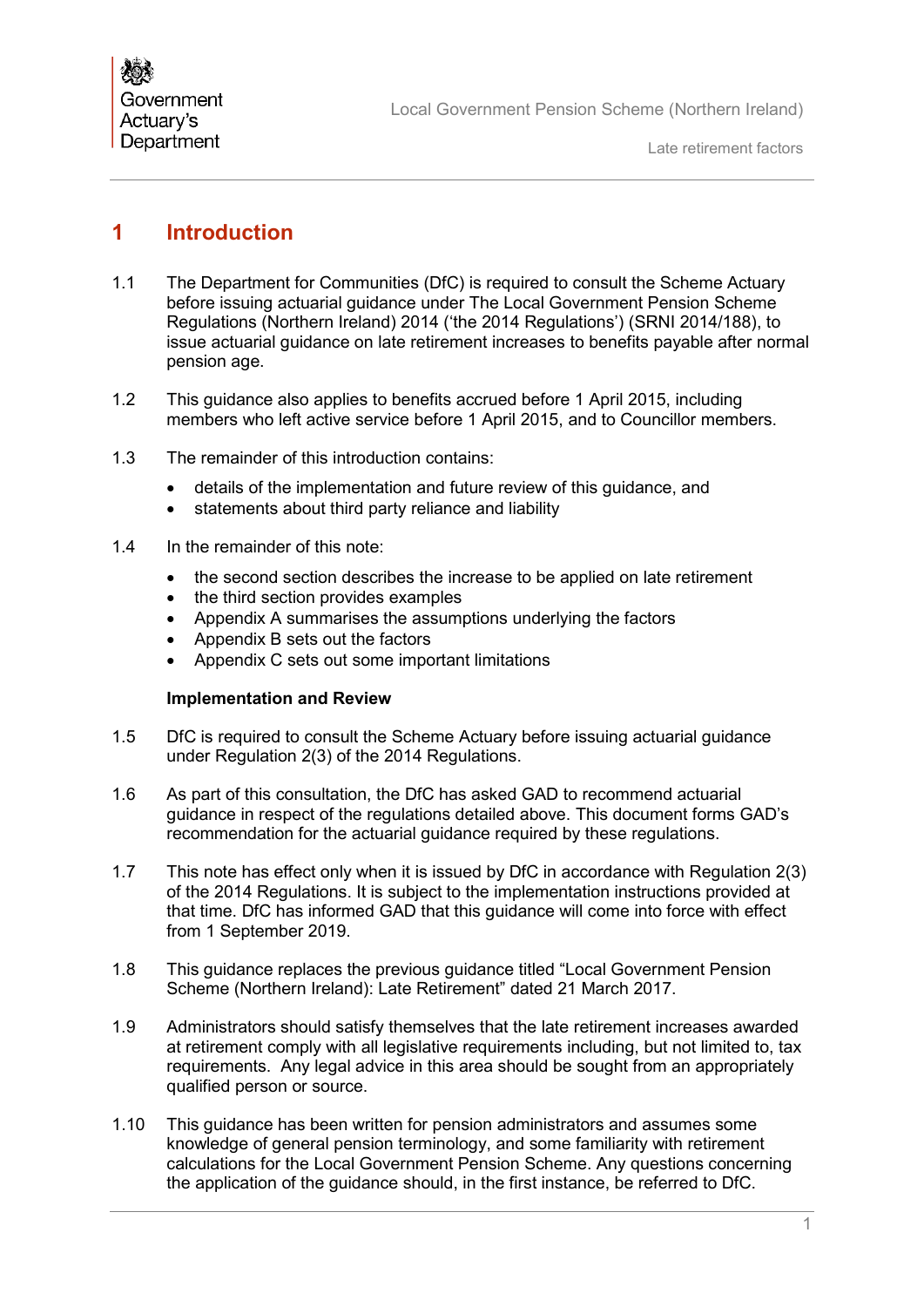

- 1.11 In line with best practice and in order to make sure that factors are used as intended and the instructions are fit for purpose, we suggest that some example calculations are sent to GAD for review.
- 1.12 The factors contained in this guidance will be subject to review periodically. This will depend on external circumstances, for example whenever there is a change in the SCAPE basis; when changes in the actuarial assumptions adopted for other scheme factors take place; or following each future actuarial valuation where mortality and other relevant experience is reviewed or if other credible and material information comes to light.

#### **Relevant legislative references**

- 1.13 This document sets out the general method for calculating late retirement increases under the 2014 Regulations for members [regulation 31 (4)] and pension credit members [requiation 31 (11)] deferring receipt of their pension until after normal pension age.
- 1.14 Regulation 3(5) of the Local Government Pension Scheme (Amendment and Transitional Provisions) Regulations (Northern Ireland) 2014 ("the 2015 Scheme Transitional Regulations") (SRNI 2014/189) able in accordance with the 2009 Scheme [Regulation 3(8) of the 2015 Scheme also refers to actuarial adjustments in respect of retirement pensions and retirement grants accrued before 1 April 2015.
- 1.15 Where a person has not been a member of the 2015 scheme, benefits payable in respect of service before 1 April 2015 are pay Transitional Regulations]. Details of the requirements under the 2009 Scheme are listed in the following paragraphs (which reflect the change made from the Government Actuary to DfC as the person responsible for issuing guidance) [Regulation 3(12) of the 2015 Scheme Transitional Regulations].
- 1.16 In relation to Regulation 17(2) of the Local Government Pension Scheme (Benefits, Membership and Contributions) Regulations (Northern Ireland) 2009 ('the 2009 Regulations') (SRNI 2009/32), DfC is required to issue guidance to determine the increase applicable to benefits when a member remains in employment or joins the LGPS after their 65<sup>th</sup> birthday.
- 1.17 In relation to Regulation 29(5) of the 2009 Regulations, DfC is required to issue guidance to determine the increase applicable to accrued benefits when a member who has left service without immediate entitlement to benefits under any of regulations 16 to 20 chooses not to receive payment of those benefits immediately on attaining normal retirement age.
- 1.18 In relation to Regulation 14(3) of the 2009 Regulations, DfC is required to issue guidance to determine the increase to be applied to the additional pension where it is taken after normal retirement age.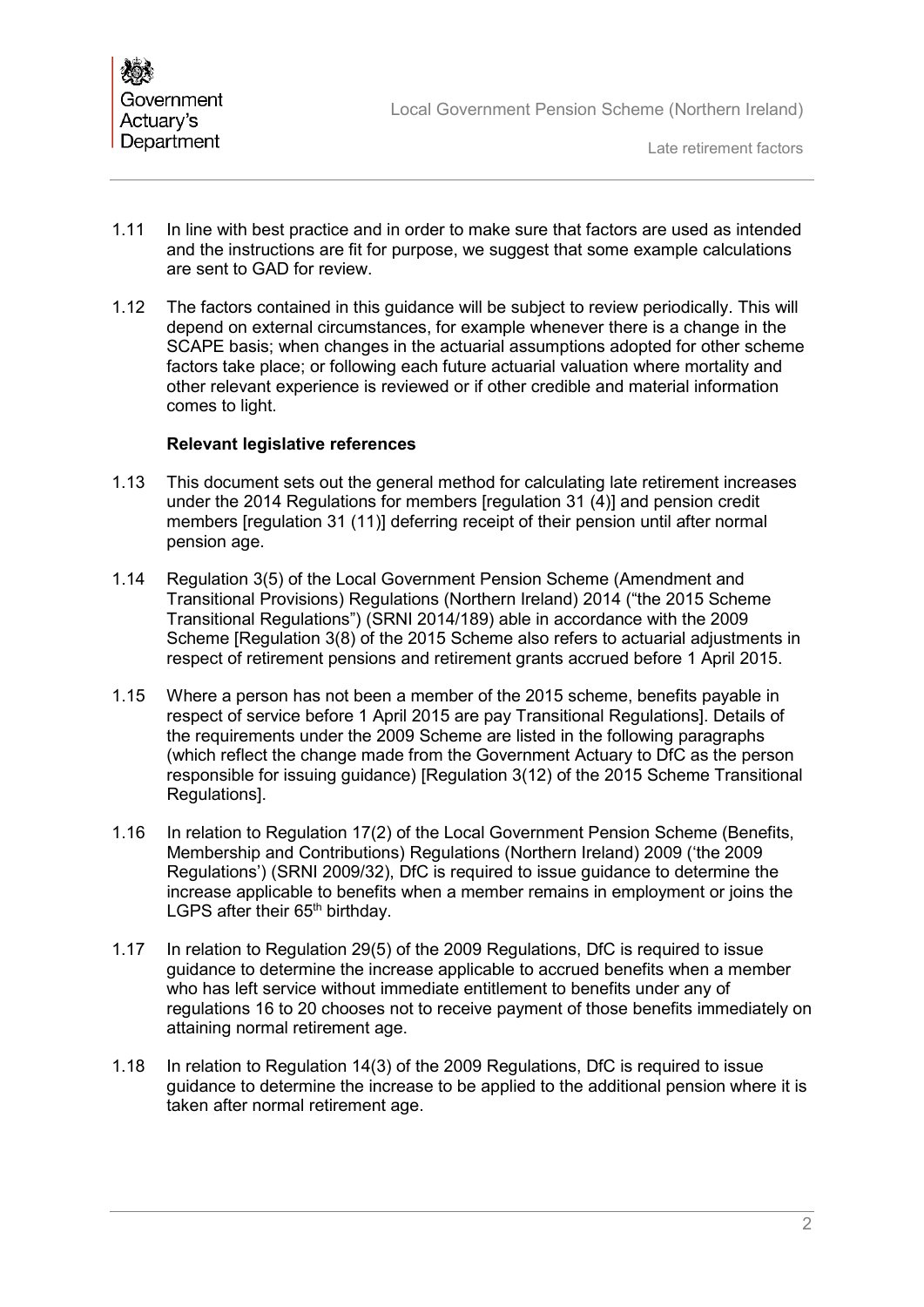

- 1.19 A member may also have a transfer credit that was awarded under protected regulation 68(8) of The Local Government Pension Scheme Regulations (Northern Ireland) 2002 (SRNI 2002/352) protected by virtue of Schedule 1 of the Local Government Pension Scheme (Amendment and Transitional Provisions) Regulations (Northern Ireland) 2009 (SRNI 2009/34) and regulation 14(1)(b) of the 2015 Scheme Transitional Regulations. The transfer credit is treated as arising from pre-1 April 2015 membership and this guidance document is also relevant in determining any increases to be applied in respect of those transfer credits.
- 1.20 DfC has previously confirmed that similar increases should also be applied in respect of members who left service with immediate entitlement to benefits under regulation 16 or 16A of the 2009 Regulations but who choose not to receive payment immediately.

#### **Third party reliance**

- 1.21 This guidance has been prepared for the use of DfC and the scheme administrators for the purposes of demonstrating the application of the factors covered by this guidance only. This guidance may be published on DfC and the scheme administrators' websites, but must not otherwise be reproduced, distributed or communicated in whole or in part to any other person without GAD's prior written permission.
- 1.22 Other than DfC and the scheme administrators, no person or third party is entitled to place any reliance on the contents of this guidance, except to any extent explicitly stated herein. GAD has no liability to any person or third party for any action taken or for any failure to act, either in whole or in part, on the basis of this guidance, whether or not GAD has agreed to the disclosure of its advice to the third party.
- 1.23 When issued by DfC in accordance with paragraph 1.7 above, this note should be used as the actuarial guidance required under the regulations cited.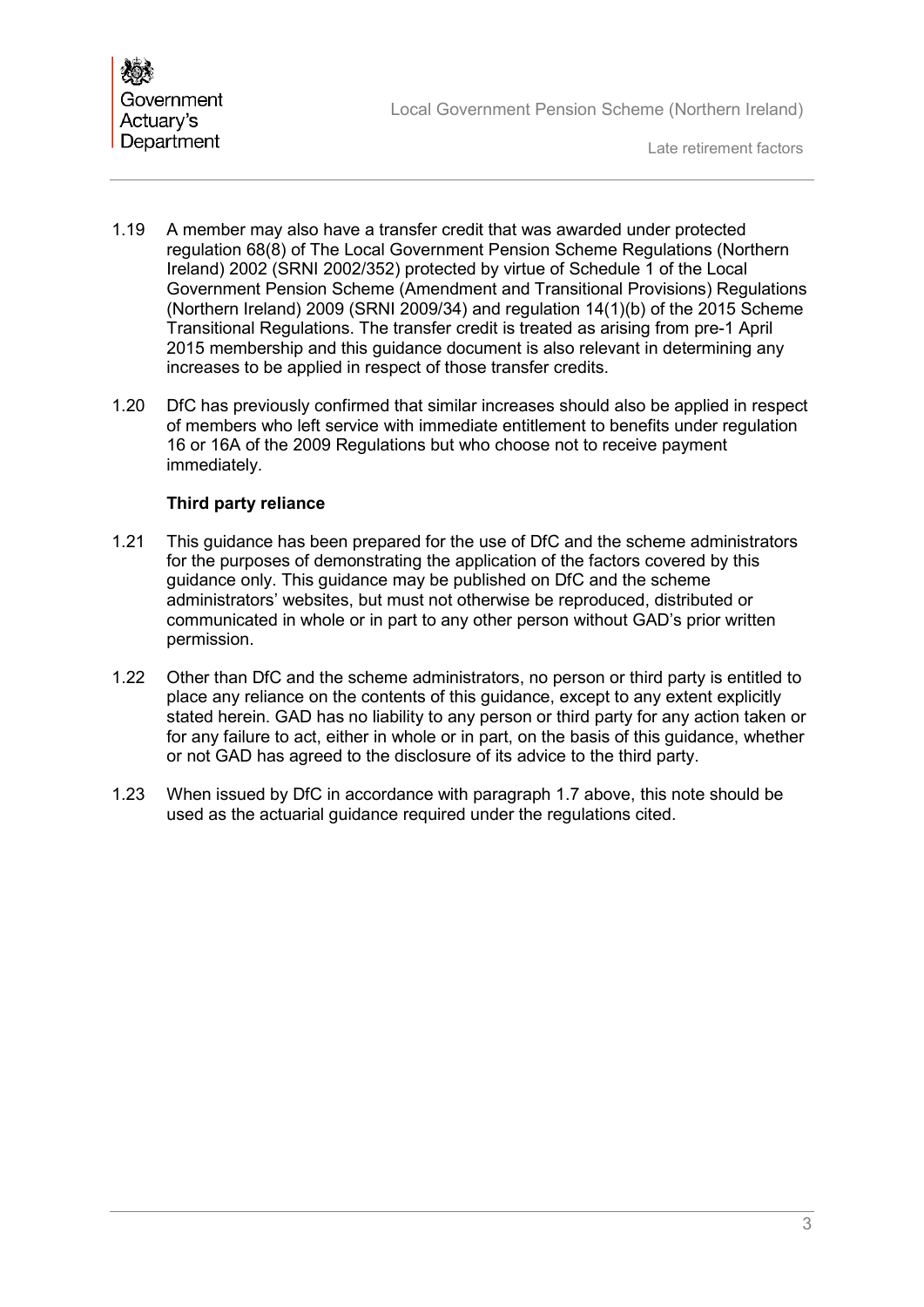# <span id="page-5-0"></span>**2 The increase in benefits**

- <span id="page-5-1"></span>2.1 Benefits are increased if they are taken after the following normal pension ages (NPA):
	- For service before 1 April 2015: age 65
	- For service on or after 1 April 2015: State Pension Age, or if higher, age 65 (except in the case of councillor members, where the age will be age 65).
- 2.2 DfC has confirmed that when calculating late retirement increases, State Pension Age should be based on legislation in force at the point benefits are paid.
- 2.3 Where the member has different NPA for pre-1 April 2015 and post-31 March 2015 service, separate late retirement increases should be calculated for each of these periods of service.
- 2.4 Where a member has two distinct NPAs and retirement occurs between them, only pre-2015 benefits are increased and the post-2015 benefits are reduced in accordance with the guidance document 'Early payment of pension'.
- 2.5 The process for calculating these increases is set out in paragraphs 2.8 to 2.12 below. It depends on how the period from NPA to retirement falls relative to 1 September 2019. If the member retired prior to 1 September 2019, then our previous guidance dated 21 March 2017 should be used to determine the relevant increases.
- 2.6 Subject to paragraph 2.16 below, the increase under this guidance should be applied to the total pre-April 2015 pension, including any Guaranteed Minimum Pension ("GMP") element of that pension. The increase should be applied to the benefits after Pensions Increases have been added in relation to any period of deferment.
- 2.7 Any commutation of pension should be applied after the pension has been increased with reference to the pension factors. The retirement grant factors should only be applied to automatic 3/80ths retirement grant (if any) deriving from pre-1 April 2009 service.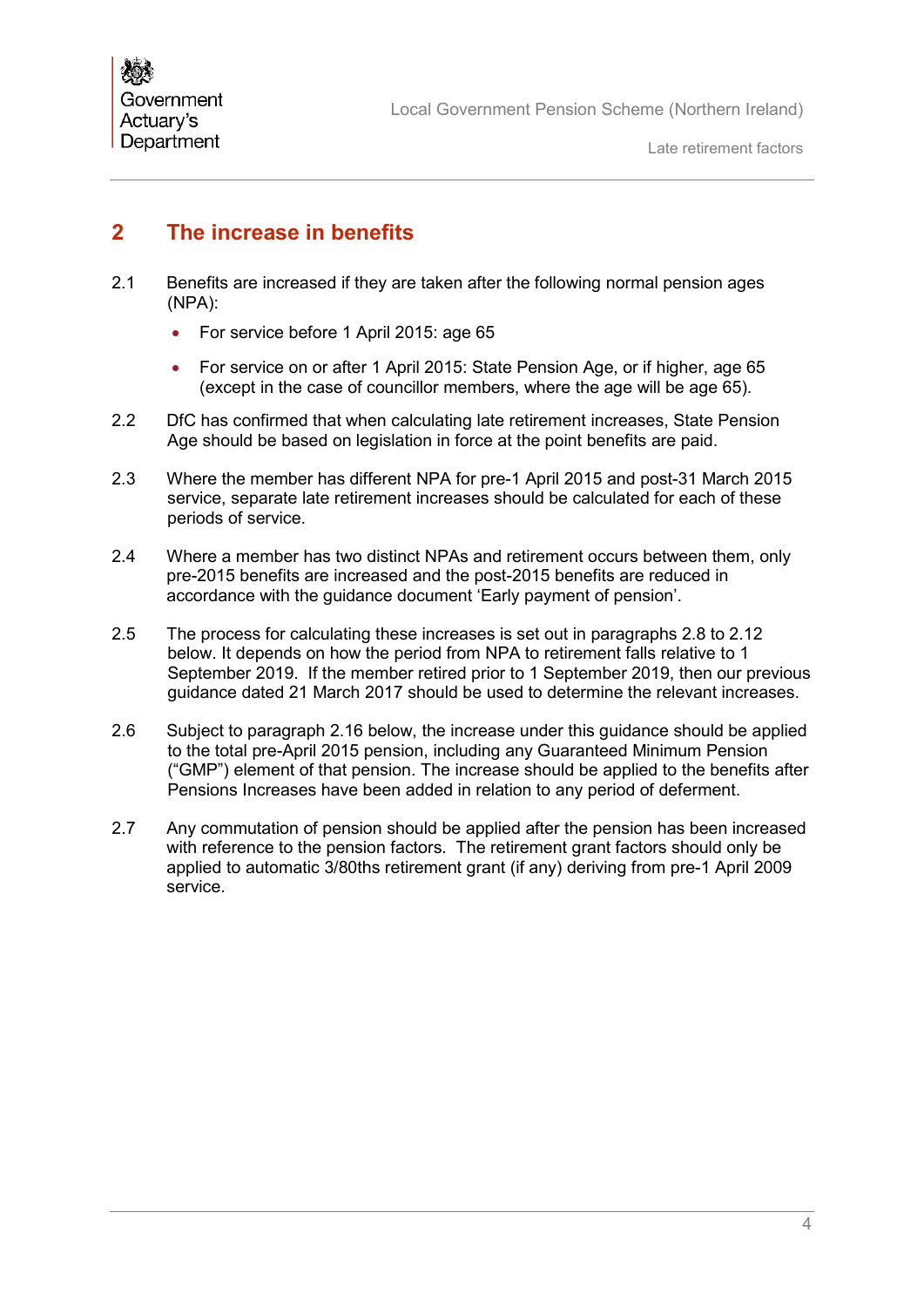#### **Calculation of late retirement increases**

2.8 If the member reached NPA after **1 September 2019** the total late retirement increase is calculated as follows:

### **Pension increase = DAY(1) x LRFP(1) + … + DAY(N) x LRFP(N)**

#### **Retirement grant increase = DAY(1) x LRFRG(1) + … + DAY(N) x LRFRG(N)**

Where:

- $N =$  the number of years the member has deferred retirement, including any part year. (Equivalently, the number of anniversaries of NPA before retirement plus one)
- $DAY(i)$  = the number of days in each separate year worked after  $NPA(i)$ . That is, the number of days on or after each anniversary of the NPA up to, but not including, the next anniversary of the NPA. Starting with the day the member reached NPA (or 1 September 2019 if later) and up to but not including the date of retirement.
- $LRFP(i)$  = the late retirement increase pension factor for each year worked after NPA(i) set out in table 402 in Appendix B.
- $LRFRG(i) =$  the late retirement increase retirement grant factor for each year worked after NPA(i) set out in table 402 in Appendix B.

#### **Members who reached NPA before 1 September 2019**

- 2.9 If the member reached NPA (as defined in [2.1](#page-5-1) above) prior to 1 September 2019 for any of part of their service, then additionally calculate the late retirement increases to pension and retirement grant for the period from the day the member reached NPA to 31 August 2019 inclusive. Use the method and factors specified in the previous guidance titled "Local Government Pension Scheme (Northern Ireland): Late Retirement" dated 21 March 2017.
- 2.10 The total late retirement increase for these members is the sum of the increases before 1 September 2019 (as set out in 2.9) and on and after 1 September 2019 (as calculated in 2.8).
- 2.11 See section 3, example 1, for the calculation for such a member.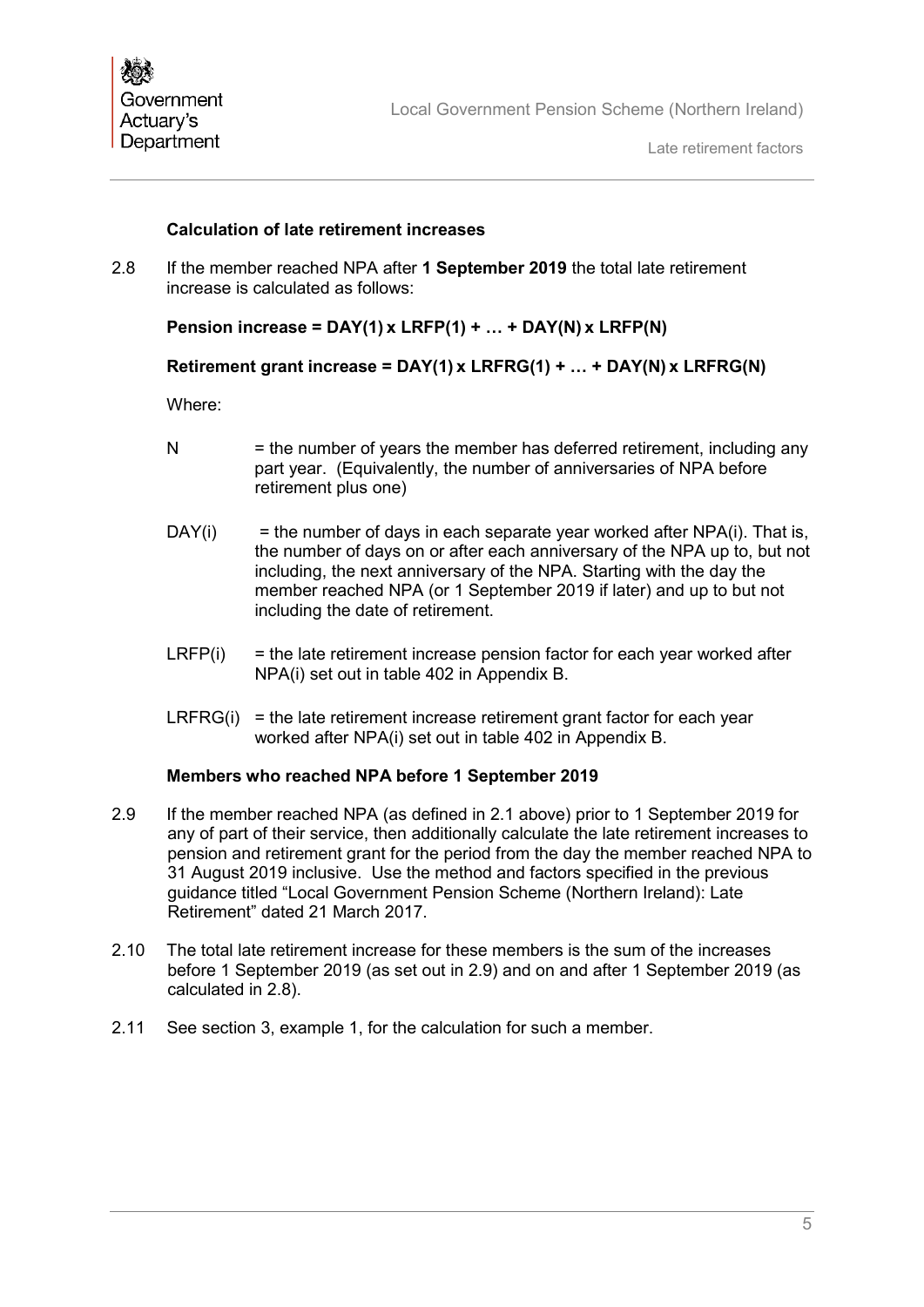#### **Member with multiple distinct NPAs**

- 2.12 Where a member has different NPAs for
	- i. pre-1 April 2015 service,
	- ii. post-31 March 2015 service, or
	- iii. any pension credit benefits,

and reached all of them prior to retiring, separate total late retirement increases should be determined and applied separately for each. If the member is retiring at or before any of their NPAs, then the respective total late retirement increase should only be determined and applied to the benefit tranches where they have passed the NPA at retirement.

2.13 See section 3, example 2, for the calculation for such a member.

#### **Further considerations**

- 2.14 DfC has confirmed where an addition to a member's benefits applies as a result of the statutory underpin (Regulation 4(4) of The Local Government Pension Scheme (Amendment and Transitional Provisions) Regulations (Northern Ireland) 2014 ('the 2015 Scheme Transitional Regulations') (SRNI 2014/189)), and the member's benefits are taken after age 65, all of the member's benefits accrued up to normal retirement age in the 2009 Scheme, whether accrued before or after 1 April 2015, including the addition due to the statutory underpin, are subject to an adjustment for late payment by reference to age 65. 2015 Scheme benefits earned after the member's normal retirement age in the 2009 Scheme will be subject to adjustment (whether upwards for late payment or downwards for early payment) by reference to the member's normal pension age in the 2015 Scheme.
- 2.15 Under regulations 27(7) and 28(6) of the 2014 Regulations, once in payment, retirement pensions should be increased in accordance with the 'index rate adjustment' (i.e. under the Pensions Increase Acts). Any pension accrued under the 2009 Regulations should also be increased under the Pensions Increase Acts.
- 2.16 Regulations 31(3) and 31(11) of the 2014 Regulations require that the pension must come into payment no later than the date when that member attains the age of 75.
- 2.17 Section 9 of the Pension Schemes (Northern Ireland) Act 1993 requires member consent if GMPs are deferred by more than 5 years after GMP pension age (which is age 60 for females and age 65 for males). Where a member elects to draw the GMP element of their total benefits, only the excess pension (over the GMP) should be increased at retirement in accordance with paragraph 2.3. This also applies where a deferred pension has been postponed until after age 65 but where the GMPs have been brought into payment earlier (at or after GMP pension age).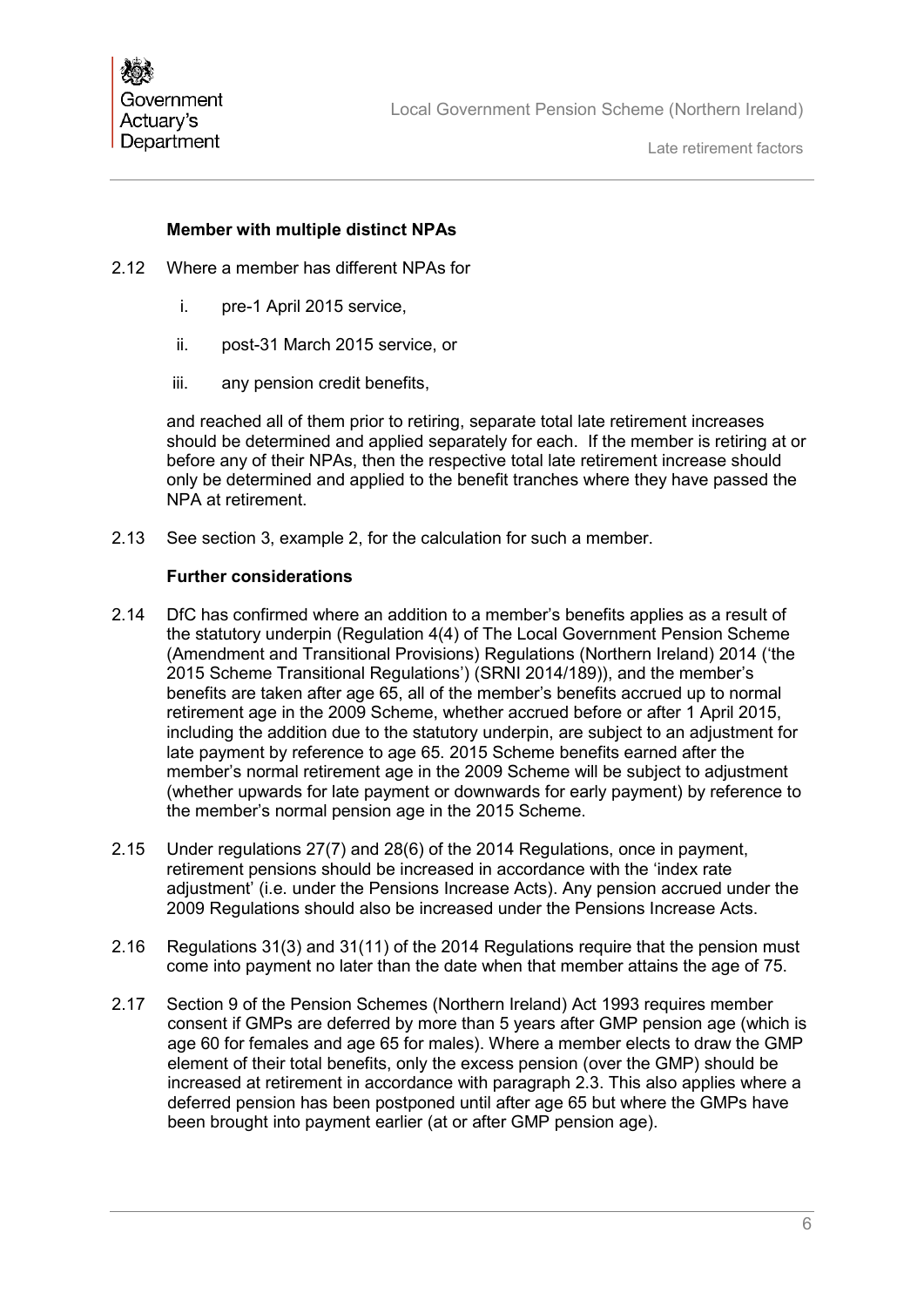

Late retirement factors

- 2.18 A councillor who was a deferred member of the Scheme in respect of a new council (as defined in the 2015 Scheme Transitional Regulations), or an active member of the Scheme before 1 April 2015, and who becomes a member of the 2015 Scheme will receive benefits deriving from their pre-1 April 2015 service increased for late payment (or reduced for early payment) by reference to retirement age 65, and benefits for post-1 April 2015 service increased for late payment (or reduced for early payment) by reference to NPA.
- 2.19 The factors in this guidance have been provided in a format to provide a smooth transition for individual members when factors are updated as required at periodic reviews. They provide outcomes of broadly actuarial neutrality within the constraints of the format adopted.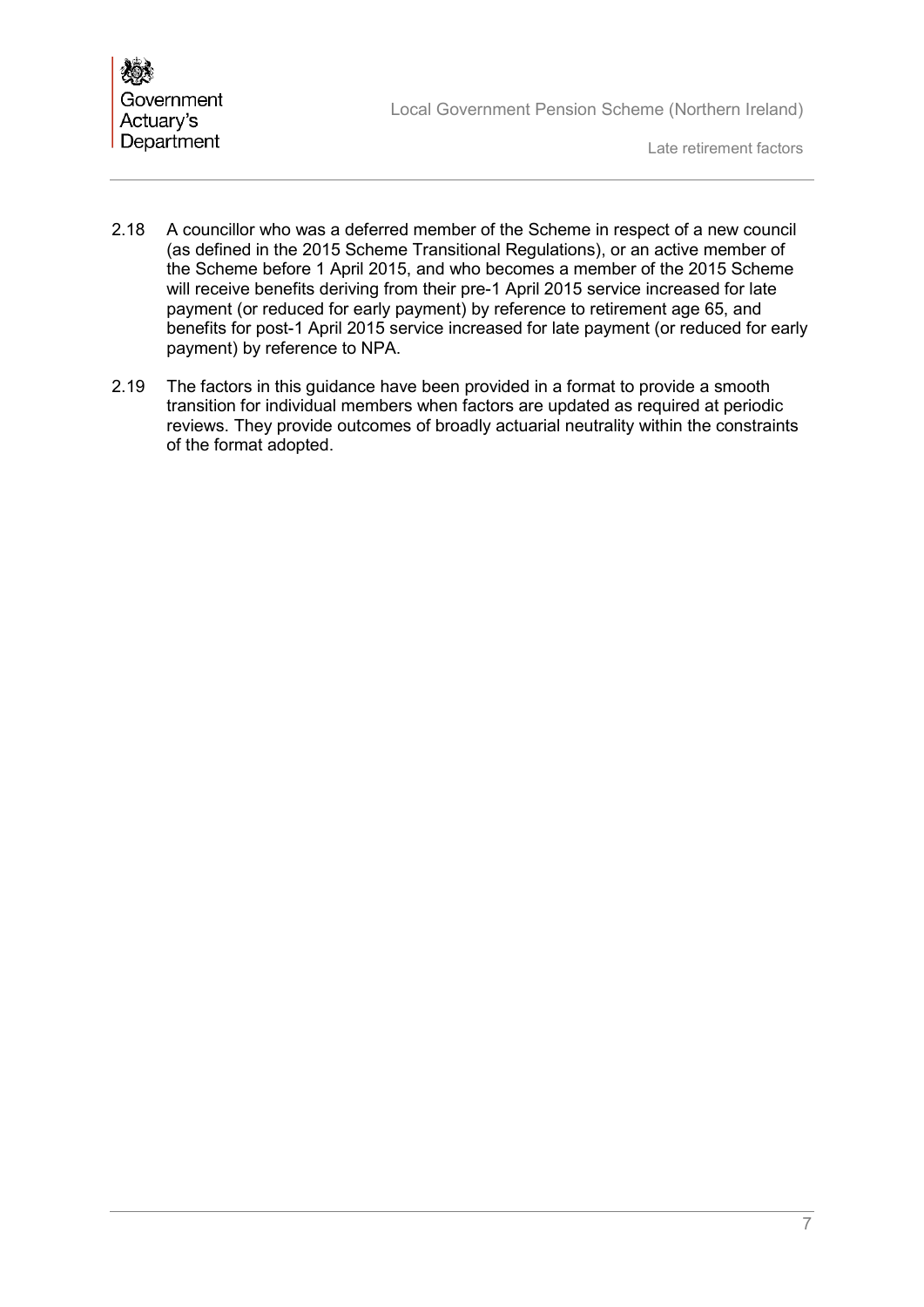## <span id="page-9-0"></span>**3 Examples**

#### **Example 1: Late retirement from active service, NPA reached before September 2019**

Consider a male member, whose 65th birthday fell on 30 October 2017. His State Pension age is therefore age 65 and his NPA for late retirement increases is 65 for both pre and post 2015 service.

The member decides to remain as an active member and retire on 29 February 2020, with his last day of service being 28 February 2020. His period worked after NPA includes the date at which new factors came into force on 1 September 2019. It is assumed that the statutory underpin has no impact on the member's benefits.

The member has three tranches of service as follows:

(1) Pre-2009 Pension and Retirement Grant: Critical retirement age of 62

(2) Post-2009 Pre-2015 Pension: Normal pension age of 65

(3) Post-2015 Pension: Normal pension age of 65

Member's benefits at 29 February 2020 before late retirement additions:

| Pre-2009 CRA 62:           | <b>Pension</b><br><b>Retirement Grant</b> | £13,000.00 pa<br>£39,000.00 |
|----------------------------|-------------------------------------------|-----------------------------|
| Post-2009 Pre-2015 NPA 65: | Pension                                   | £10,000.00 pa               |
| Post-2015 NPA 65:          | Pension                                   | £6,000.00 pa                |

The late retirement increases should be calculated as follows.

Late retirement factors for pre-2015 apply from the member's 65th birthday, including for the benefits for which CRA applies. All the member's pre-2015 pension will therefore receive the same late retirement increase. In this instance, this will also be the same as the increase that should be applied to post-2015 pension.

The period from (and including) his 65th birthday to retirement is 2 years 122 days. The period from (and including) 1 September 2019 to retirement is 181 days.

(continued overleaf)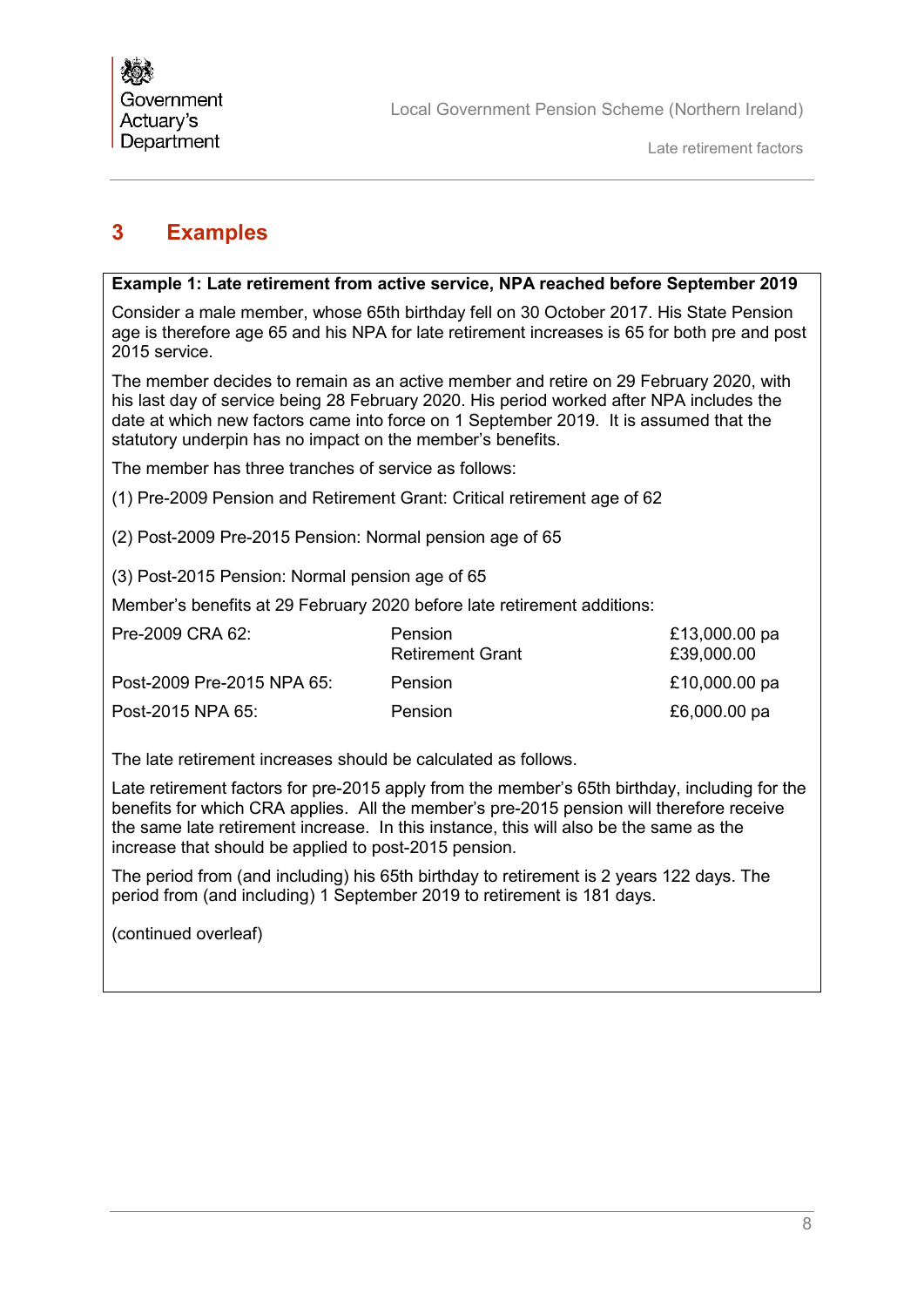| Pre 1 September 2019 late retirement increase                                                                                                    |                                     |  |                                            |                                     |
|--------------------------------------------------------------------------------------------------------------------------------------------------|-------------------------------------|--|--------------------------------------------|-------------------------------------|
| Using the method and factors in the late retirement guidance dated 23 January 2017.                                                              |                                     |  |                                            |                                     |
| Pension uplift = $6.71\%$                                                                                                                        |                                     |  |                                            |                                     |
| Grant uplift = $0.671\%$                                                                                                                         |                                     |  |                                            |                                     |
| Post 1 September 2019 late retirement increase<br>Apply uplift for the pension from the period from 1 September 2019 to retirement i.e.:         |                                     |  |                                            |                                     |
| Period                                                                                                                                           | Years late                          |  |                                            | Time elapsed Increase per day       |
| 1 September 2019 to $67th$ birthday                                                                                                              | $\overline{2}$                      |  | 59 days                                    | 0.011%                              |
| $67th$ birthday to retirement                                                                                                                    | 3                                   |  | 122 days                                   | 0.012%                              |
| Pension uplift = $59 \times 0.011\% + 122 \times 0.012\% = 2.113\%$<br>Use a similar method for the grant with a factor of 0.001% for all years. |                                     |  |                                            |                                     |
|                                                                                                                                                  |                                     |  |                                            |                                     |
| Grant uplift = $(59 + 122) \times 0.001\% = 0.181\%$                                                                                             |                                     |  |                                            |                                     |
| Total increase at date of retirement                                                                                                             |                                     |  |                                            |                                     |
| Total pension increase = $6.71\% + 2.113\% = 8.823\%$                                                                                            |                                     |  |                                            |                                     |
| Total grant increase = $0.671\% + 0.181\% = 0.852\%$                                                                                             |                                     |  |                                            |                                     |
| The member's benefits payable from 29 February 2020 are:                                                                                         |                                     |  |                                            |                                     |
| Pre-2009 CRA 62 Pension $=$<br>Pre-2009 CRA 62 Retirement grant =                                                                                |                                     |  | 13,000.00 x 1.08823<br>39,000.00 x 1.00852 | $= £14,146.99$ pa<br>$= £39,332.28$ |
| Post-2009 Pre-2015 NPA 65 pension =                                                                                                              |                                     |  | 10,000.00 x 1.08823                        | $= £10,882.30pa$                    |
| <b>Post 2015 NPA 65 Pension =</b>                                                                                                                |                                     |  | 6,000 x 1.08823                            | $= £6,529.38pa$                     |
| In aggregate:                                                                                                                                    |                                     |  |                                            |                                     |
| Total pension =                                                                                                                                  | £14,146.99 + £10,882.30 + £6,529.38 |  |                                            | $= £31,558.67pa$                    |
| Total retirement grant =                                                                                                                         |                                     |  |                                            | $= £39,332.28$                      |
| The member could decide to commute part of his pension into an additional lump sum.                                                              |                                     |  |                                            |                                     |
|                                                                                                                                                  |                                     |  |                                            |                                     |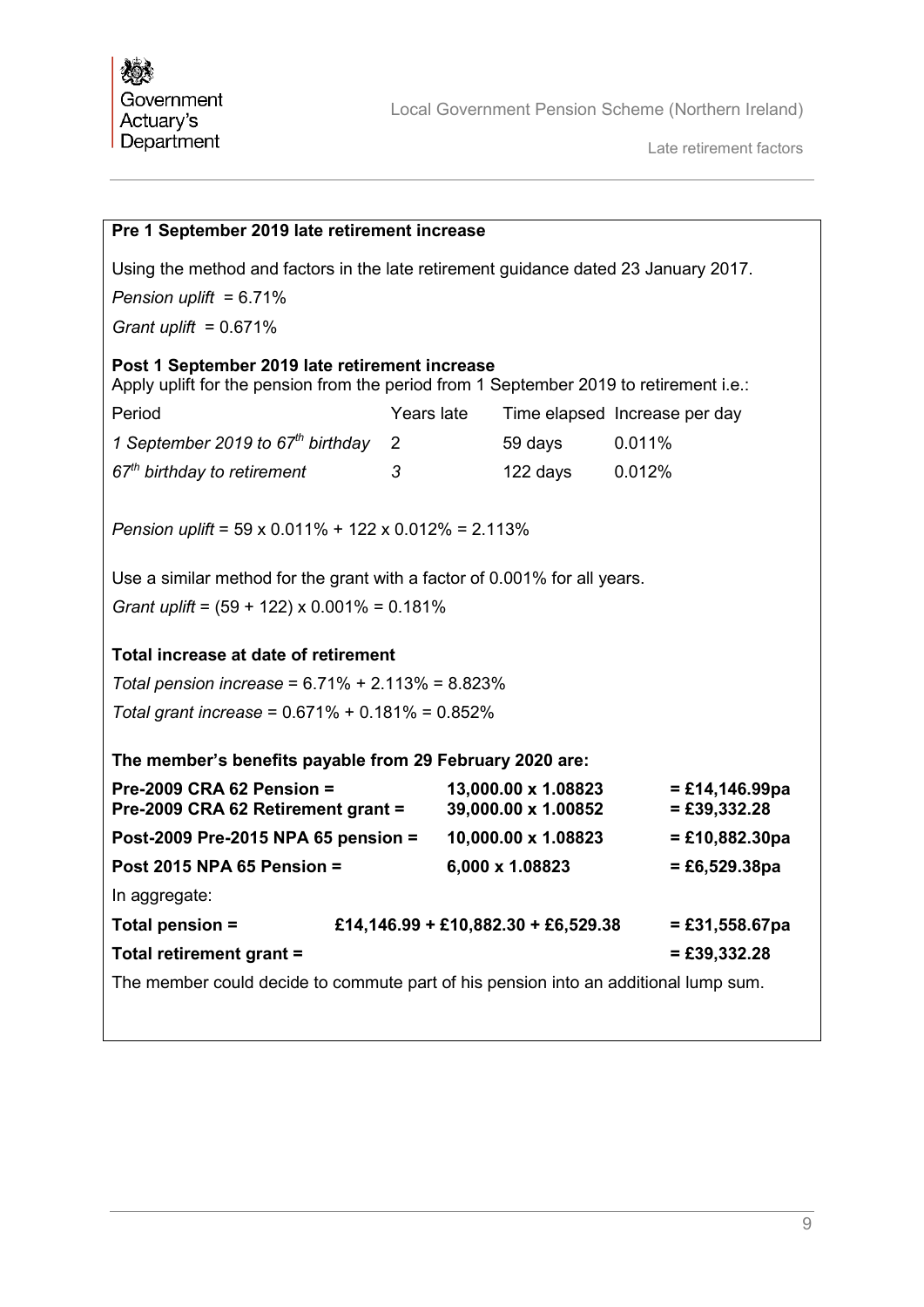Late retirement factors

#### **Example 2: Late retirement with two distinct NPA, both after 1 September 2019**

Consider a female member, whose 65th birthday falls on 6 October 2019. The member has two tranches of pension: one with NPA 65 and the other with NPA 65 years and 8 months (6 June 2020)

The member decides to remain as an active member and retire on 28 February 2022, with her last day of service being 27 February 2022. It is assumed that the statutory underpin has no impact on the member's benefits.

Member's benefits at 28 February 2022 before late retirement additions:

| Pre-2015 NPA 65:                         | Pension<br><b>Retirement Grant</b> | £18,000.00 pa<br>£54,000.00 |
|------------------------------------------|------------------------------------|-----------------------------|
| Post-2015 NPA 65 years 8 months: Pension |                                    | £3,000.00 pa                |

The late retirement increases should be calculated as follows:

The member reached age 65 after 1 September 2019, so no pre 1 September 2019 increase needs to be calculated.

The period from (and including) her 65th birthday to retirement is 2 years 145 days. The period from (and including) age 65 years 8 months to retirement is 1 year and 267 days.

#### **Pre-2015 Pension NPA 65:**

Apply uplift for the period between their  $65<sup>th</sup>$  birthday and retirement i.e. 2 years 145 days:

| Period                                                                          | Years late |            | Time elapsed Increase per day |
|---------------------------------------------------------------------------------|------------|------------|-------------------------------|
| 65 <sup>th</sup> birthday to 66 <sup>th</sup> birthday                          |            | 366 days   | $0.010\%$                     |
| $66th$ birthday to $67th$ birthday                                              | 2          | 365 days   | 0.011%                        |
| 67 <sup>th</sup> birthday to retirement                                         | 3          | 145 days   | 0.012%                        |
| Pension uplift = $366 \times 0.010\% + 365 \times 0.011\% + 145 \times 0.012\%$ |            | $= 9.415%$ |                               |

#### **Post-2015 Pension NPA 65 years 8 months:**

Apply uplift for the 1 year 267 days between NPA at age 65 years 8 months and retirement:

| Period                                                                    | Years late |                      | Time elapsed Increase per day |  |
|---------------------------------------------------------------------------|------------|----------------------|-------------------------------|--|
| 1 year from age 65 years 8 months<br>Age 66 years 8 months to retirement  | 1<br>2     | 365 days<br>267 days | $0.010\%$<br>0.011%           |  |
| Pension uplift = $365 \times 0.010\% + 267 \times 0.011\%$<br>$= 6.587\%$ |            |                      |                               |  |
| (continued overleaf)                                                      |            |                      |                               |  |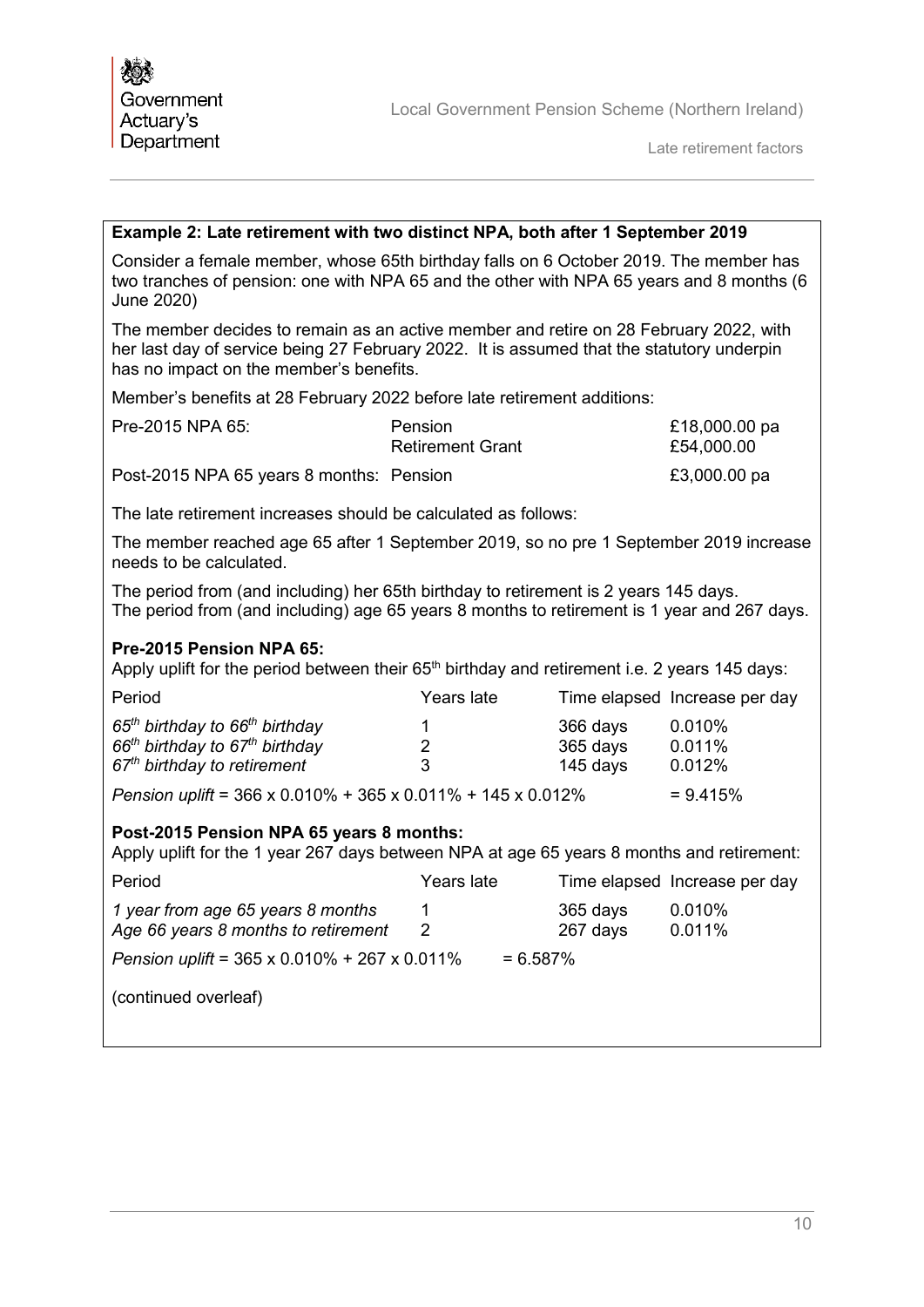Late retirement factors

| <b>Retirement grant NPA 65:</b><br>Apply uplift for the period between their 65 <sup>th</sup> birthday and retirement i.e. 2 years 145 days: |                                            |                                     |  |  |
|----------------------------------------------------------------------------------------------------------------------------------------------|--------------------------------------------|-------------------------------------|--|--|
| Grant uplift = $(366 + 365 + 145) \times 0.001\%$                                                                                            | $= 0.876%$                                 |                                     |  |  |
| The member's benefits payable from 28 February 2022 are:                                                                                     |                                            |                                     |  |  |
| Pre-2015 NPA 65 Pension:<br>Pre-2015 NPA 65 Retirement grant:                                                                                | 18,000.00 x 1.09415<br>54,000.00 x 1.00876 | $=$ £19,694.70 pa<br>$=$ £54,473.04 |  |  |
| Post-2015 NPA 65 yrs 8 mths Pension:                                                                                                         | 3,000.00 x 1.06587                         | $= £3,197.61$ pa                    |  |  |
| The member could decide to commute part of her pension into an additional lump sum.                                                          |                                            |                                     |  |  |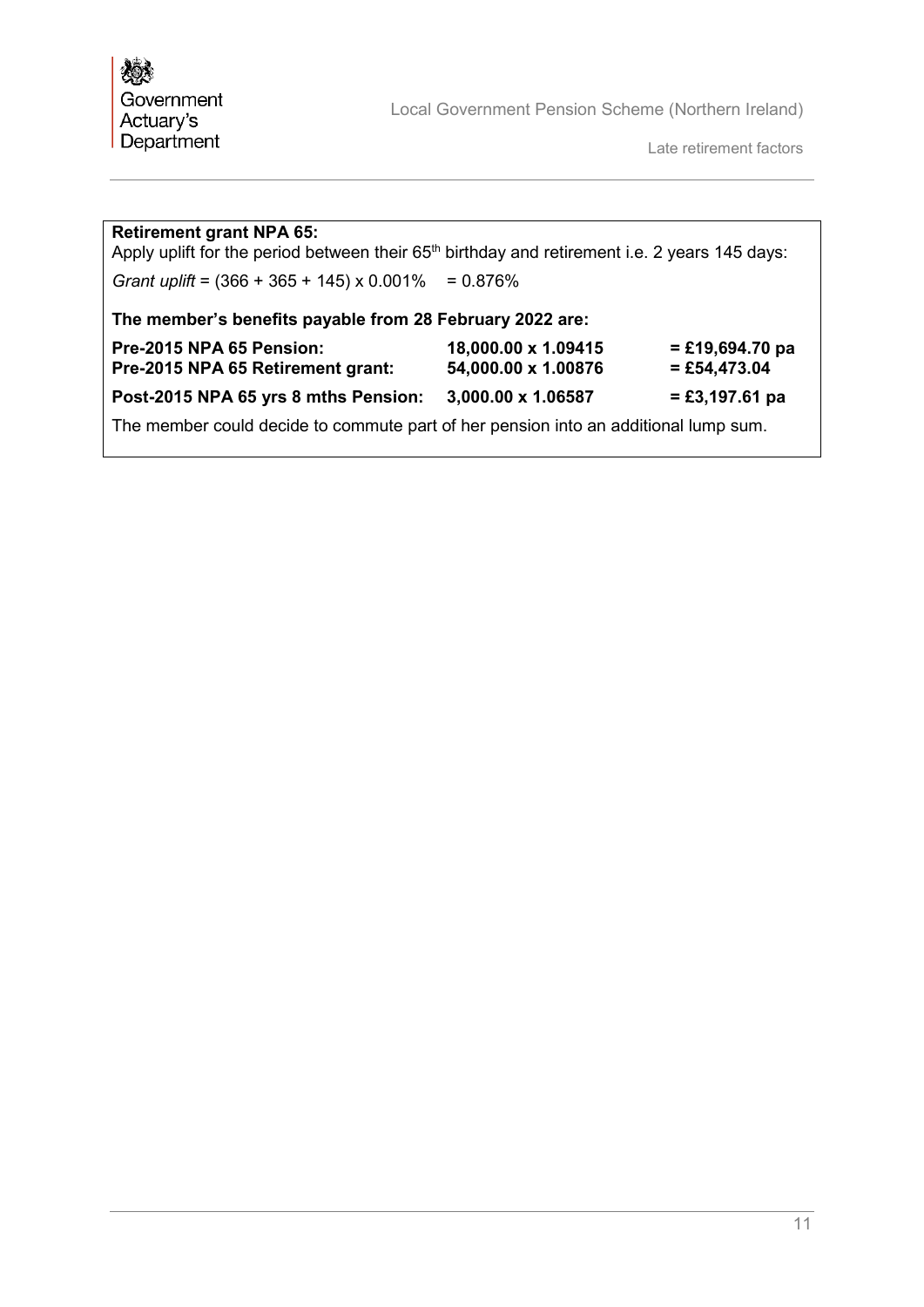| <b>Example 3: Late retirement for a deferred member</b>                                                                                                                                                                    |                   |         |                  |                               |
|----------------------------------------------------------------------------------------------------------------------------------------------------------------------------------------------------------------------------|-------------------|---------|------------------|-------------------------------|
| Consider a deferred male member, whose NPA is 65 years 7 months and 7 days. The<br>member reaches his normal retirement age on 6 January 2020.                                                                             |                   |         |                  |                               |
| The member's last day of service was 30 April 2018 but he retired on 31 December 2020,<br>almost a year after his NPA. It is assumed that the statutory underpin has no impact on the<br>member's benefits.                |                   |         |                  |                               |
| The member's total benefits at 31 December 2020 before late retirement additions are:                                                                                                                                      |                   |         |                  |                               |
| Post-2015 NPA 65 years 7 months 7 days                                                                                                                                                                                     |                   | Pension |                  | £5,000.00 pa                  |
| The late retirement increase would be calculated as follows:<br>The period from his NPA date of 6 January 2020 until 30 December 2020 (the day before his<br>benefits become payable) inclusive is 0 years 360 days total. |                   |         |                  |                               |
| The member reached NPA after 1 September 2019, so no pre-1 September 2019 increase<br>needs to be calculated.                                                                                                              |                   |         |                  |                               |
| Post-2015 Pension NPA 65 years 7 months 7 days:                                                                                                                                                                            |                   |         |                  |                               |
| Period                                                                                                                                                                                                                     | Years late        |         |                  | Time elapsed Increase per day |
| <b>NPA</b> to retirement                                                                                                                                                                                                   | 1                 |         | $360$ days       | 0.010%                        |
| Pension uplift = $360 \times 0.010\% = 3.60\%$                                                                                                                                                                             |                   |         |                  |                               |
| The benefits on late retirement at 31 December 2020 are:                                                                                                                                                                   |                   |         |                  |                               |
| <b>Member's pension:</b>                                                                                                                                                                                                   | 5,000.00 x 1.0360 |         | $=$ £5,180.00 pa |                               |
| The member could decide to commute part of his uplifted pension into an additional lump<br>sum.                                                                                                                            |                   |         |                  |                               |
| Note that the same method would apply to pension credit members.                                                                                                                                                           |                   |         |                  |                               |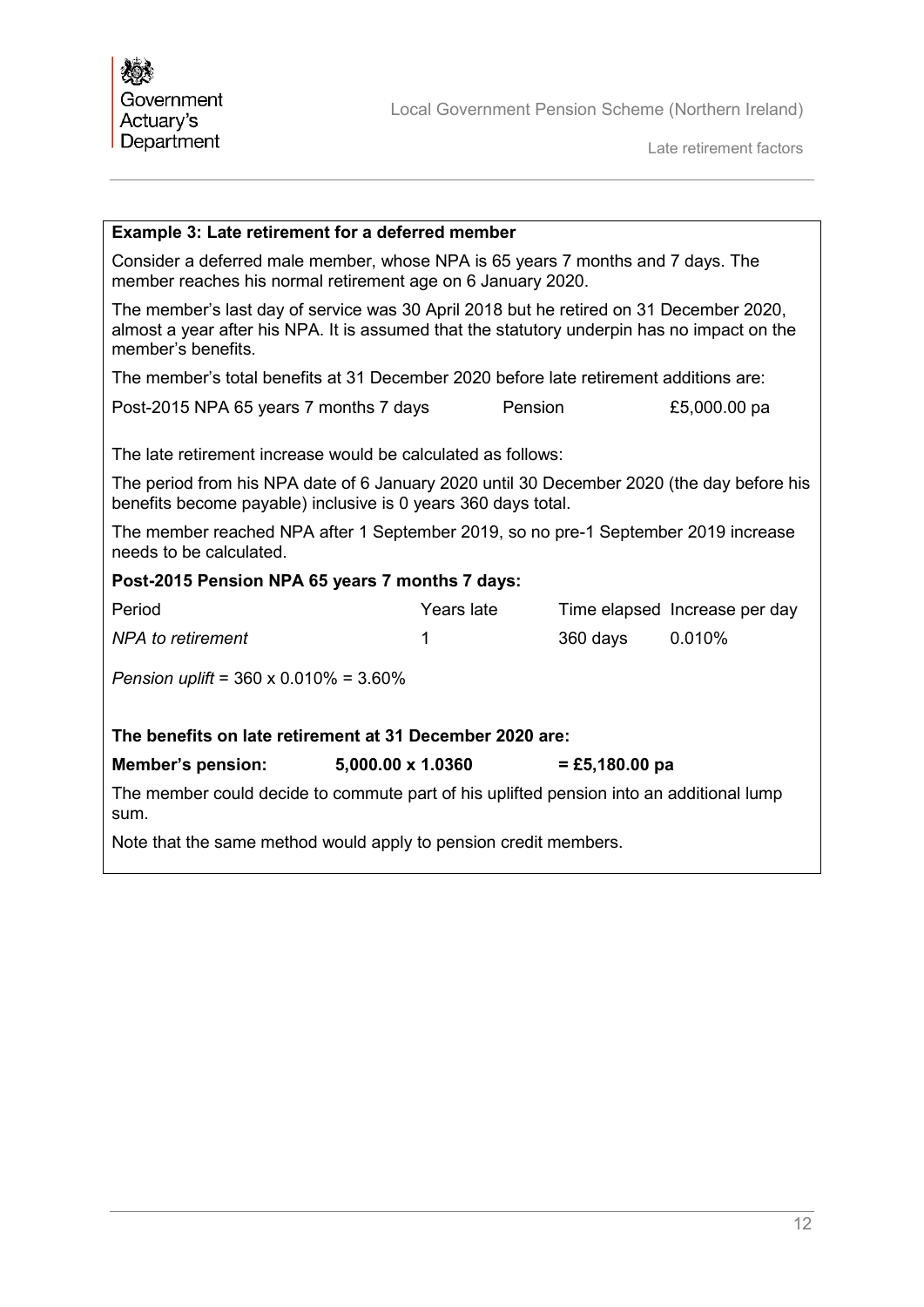# <span id="page-14-0"></span>**Appendix A: Assumptions underlying factors**

### **Financial assumptions**

| Nominal discount rate                 | 4.448% pa   |
|---------------------------------------|-------------|
| CPI                                   | $2.00\%$ pa |
| Long term earnings growth             | $4.20\%$ pa |
| Real discount rate (in excess of CPI) | $2.40\%$ pa |
|                                       |             |

### **Mortality assumptions**

|                                               | <b>Males</b>  |                          | <b>Females</b>                                                                                              |
|-----------------------------------------------|---------------|--------------------------|-------------------------------------------------------------------------------------------------------------|
| <b>Retirements in normal</b><br>health        | 103% of S2PMA |                          | 97% of S2PFA                                                                                                |
| <b>Retirements in ill-health</b>              | 103% of S2IMA |                          | 102% of S2IFA                                                                                               |
| <b>Dependants</b>                             | 103% of S2PMA |                          | 97% of S2PFA                                                                                                |
| Future mortality improvement<br>Year of Use   |               | projections 2016<br>2020 | Based on ONS principal UK population                                                                        |
| <b>Other assumptions</b>                      |               |                          |                                                                                                             |
| Proportion of male members for unisex factors |               | 45%                      |                                                                                                             |
| Proportion partnered                          |               | N/A                      |                                                                                                             |
| Age difference between member<br>and partner  |               | partners                 | Males assumed 3 years older than<br>their partners and female members<br>assumed 2 years younger than their |
| Allowance for commutation                     |               | N/A                      |                                                                                                             |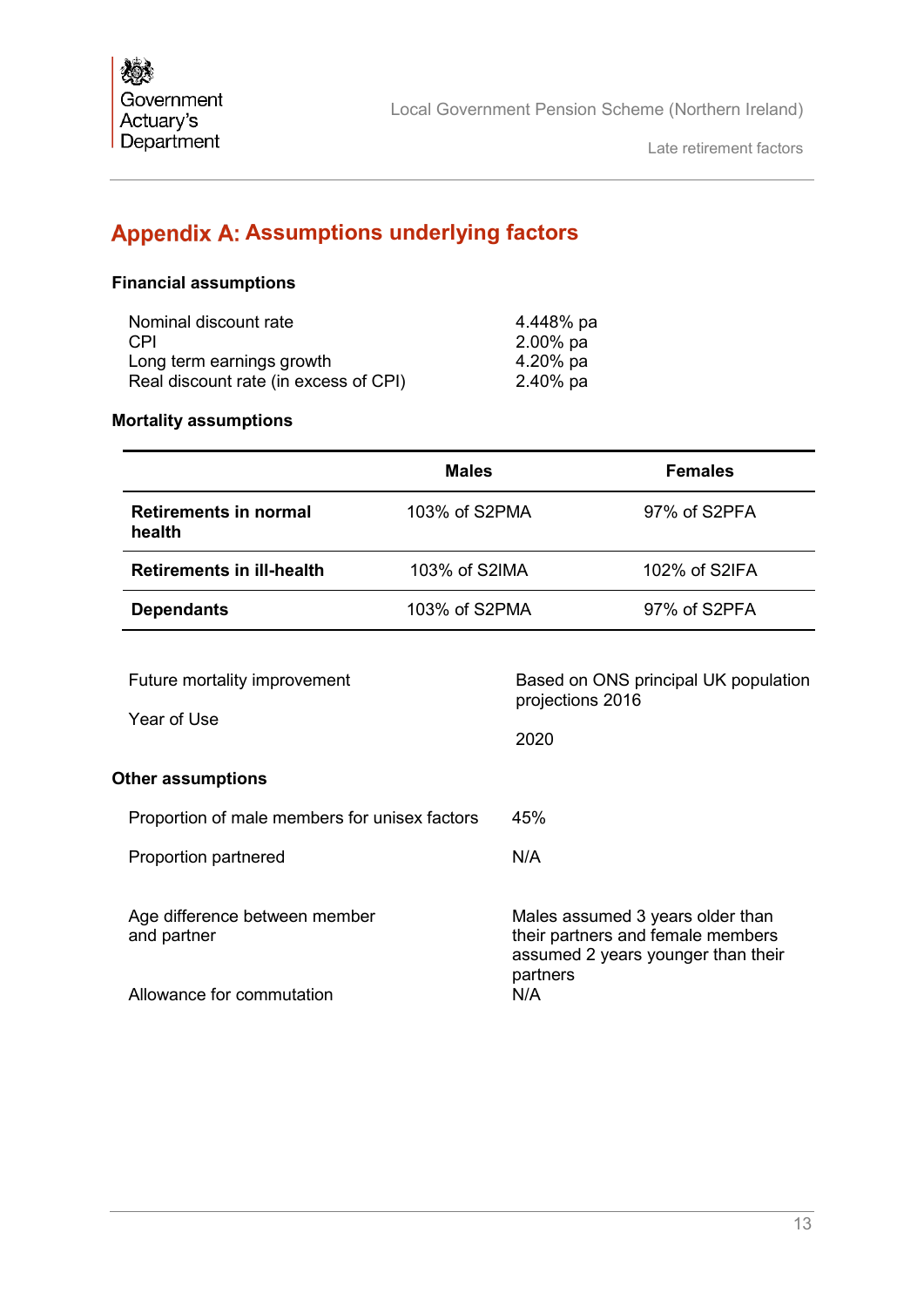# <span id="page-15-0"></span>**Appendix B: Factors**

| <b>Years late</b> | <b>Pension Increase</b><br>$(\%)$ | <b>Retirement Grant Increase</b><br>$(\%)$ |
|-------------------|-----------------------------------|--------------------------------------------|
| 1                 | 0.010%                            | 0.001%                                     |
| $\overline{2}$    | 0.011%                            | 0.001%                                     |
| 3                 | 0.012%                            | 0.001%                                     |
| 4                 | 0.013%                            | 0.001%                                     |
| 5                 | 0.014%                            | 0.001%                                     |
| 6                 | 0.016%                            | 0.001%                                     |
| 7                 | 0.017%                            | 0.001%                                     |
| 8                 | 0.019%                            | 0.001%                                     |
| 9                 | 0.021%                            | 0.001%                                     |
| 10                | 0.023%                            | 0.001%                                     |

### **Table 402: Late retirement increase for pre and post 31 March 2015 benefits**